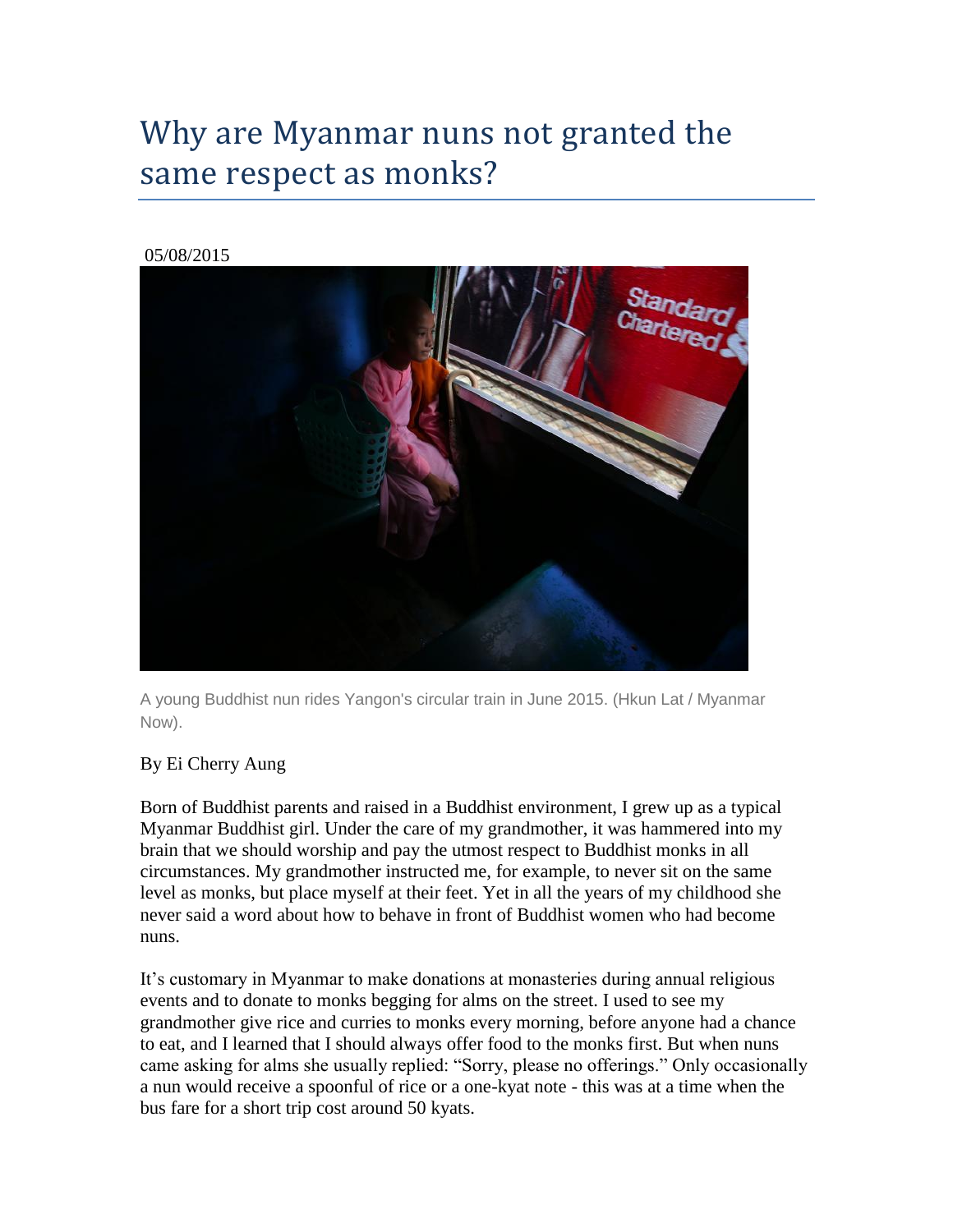Thus, I learned early on that nuns do not deserve the same respect as monks. Later, I came to understand this is due to persistent conservative views of women in Myanmar society and in religious practice.

When I was a child, an aunt decided to become a nun for life. I remember thinking that it was embarrassing for a woman to become a nun and shave her head. It is common in Myanmar for children to have their heads shaved from time to time as mothers believe this will give them thick, beautiful hair. I always disliked having my head shaved - it happened to me only three times, and I would cry my eyes out every time.

But in recent years as I've grown older, and perhaps more mature, a new thought entered my head. I began to ask myself: Why, as a Buddhist woman, should I feel ashamed to shave my head when I become a nun?

So, earlier this year I decided that I wanted to overcome my old anxieties and became a nun for 10 days during the *Thingyan* water festival in April. What I found during this experience is that nuns suffer not only a lack of respect due to negative, patriarchal views that still hold sway, but also a lack of public support.

I went to Shwe Min Wun Nunnery on Yangon's Dhammazedi Road to be ordained. The living conditions of the 10 poor nuns in the tiny nunnery shocked me. The one-storey wooden building was small and cramped; there was no modern furniture and it had only one fan, two water tanks, a drinking water pot and bamboo sleeping mats.

Soon after the ordination I went to Tit Wine Monastery, a well-known religious centre in Yangon's South Okkalapa Township, for a short meditation course. There I realized how different the living conditions are for monks when compared to nuns.

The monastery was a grand, five-storey building installed with modern electrical items, such as air-conditioners, electric fans, and water coolers, as well as a generator in case of power cuts. The nuns at Shwe Min Wun have to scoop up every drink of water they need, the monks at Tit Wine got a refreshing drink of cooled water at the press of a button.

Upon closer inspection there is no end to the differences between the facilities at nunneries and monasteries; the gap in living conditions is huge.

Monasteries can count on numerous generous donors looking to earn merit through donations, but nuns arriving in front of a house to ask for donations for their nunnery usually leave empty-handed. Even in Yangon, Myanmar's biggest city, there are only a few donors for nunneries, so we can imagine how nuns in rural areas are struggling to get by.

Negative views of women and nuns can sadly be found in some of the centuries-old Buddhist practices in Myanmar. Women and nuns can often not visit the holiest parts of religious monuments like men can. Nuns are not allowed to give sermons at important events, only monks can.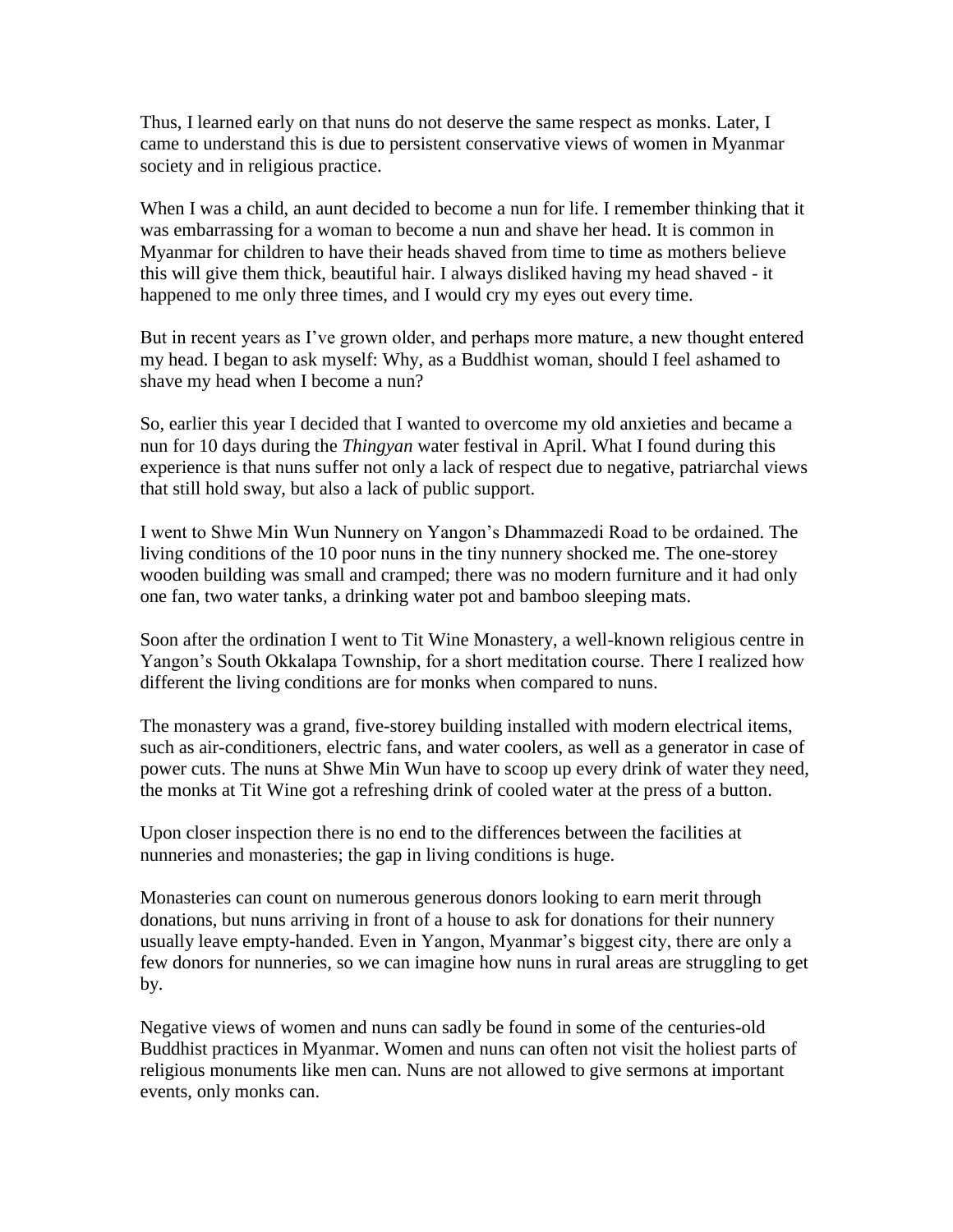We are taught to step aside when monks are passing by because it would be bad karma to even stand on their shadow, yet little regard is paid to a passing nun. People will give up their seats on buses for monks, but rarely for nuns.

Tazar Thiri, a life-long nun living in Yangon, told me, "I've met men and women who would refer to me as a lay person."

As a Myanmar woman and a temporary nun, it is has been very disappointing to see nuns being treated like they deserve no more respect than ordinary lay people, and to see them struggle to live with dignity just because of their gender.

I believe our society has wrongly presumed that nuns do not deserve the same respect and support as monks just because they are women. In fact, both monks and nuns are living strictly in accordance with the instructions of Lord Buddha and deserve an equal amount of respect.

# Poverty drives Myanmar girls into underage sex work

## 13/08/2015



A nighttime view of an area near Yangon's Pansodan Bridge where sex workers are known to solicit customers. (Hkun Lat /Myanmar Now)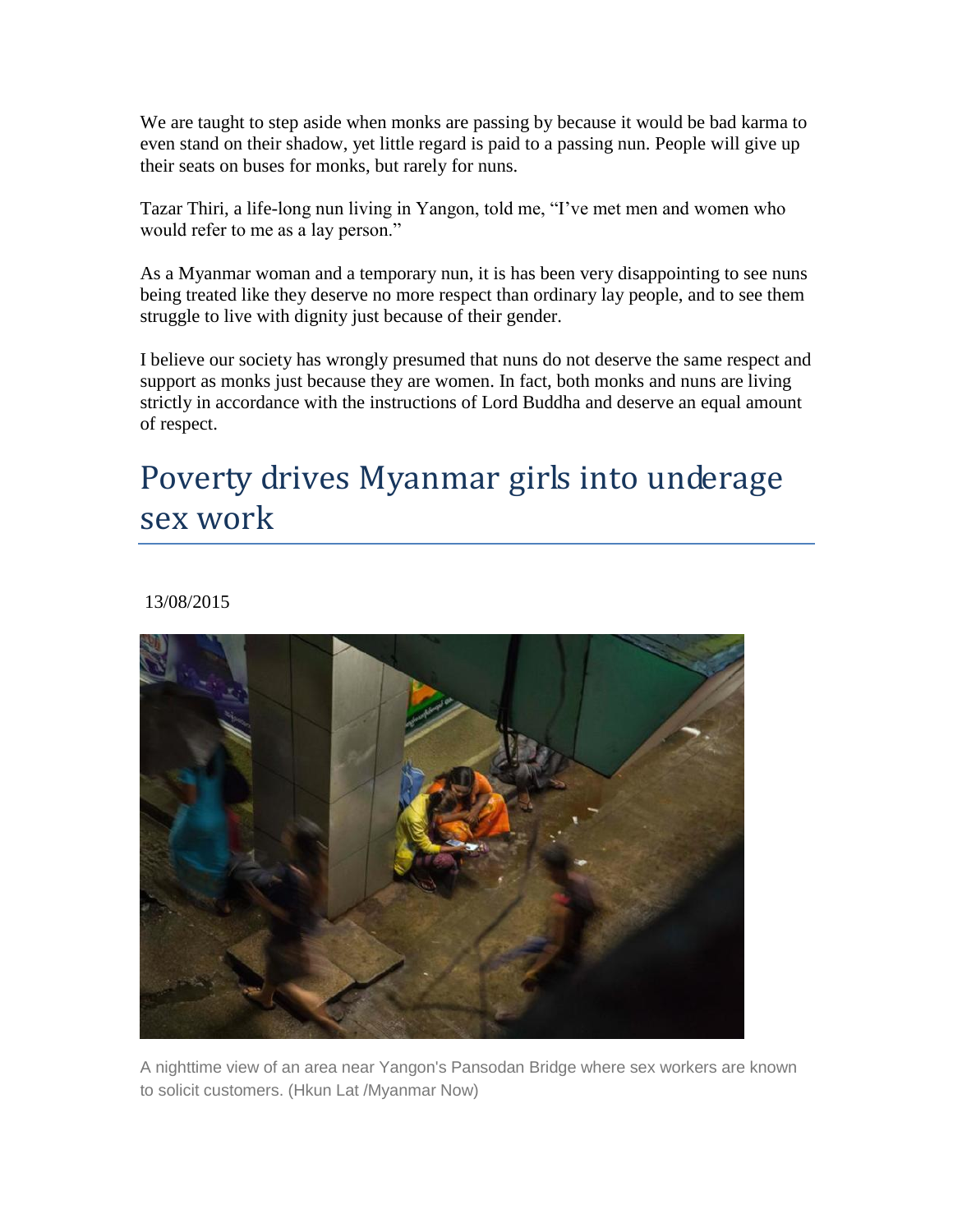## By Htet Khaung Lin

YANGON (Myanmar Now) – Sixteen-year-old Wut Yee, left to fend for herself and her younger brother, was relieved when her exhausted mother finally came home after a week's disappearance, but the feeling was short-lived.

Her mother had two devastating pieces of news for her: Since her husband remarried she had been working as a sex worker to make ends meet and she had just agreed to sell her daughter's virginity to a businessman for \$3,000.

Wut Yee, who requested to change her name for this story, had quit school to handle household chores and look after her brother and she had no other source of income. Money was in short supply. The monsoon was coming and their thatch-roofed house in Yangon's Hlaing Thar Yar Township required urgent repairs; her brother's school fees and old debts also needed to be paid.

"My mother said: 'I've already accepted the money. I worry you would be in pain since you've never done it before, so I've paid an advance fee to the clinic at the top of our street to give you anaesthetics.' I cried the whole night," Wut Yee said, recalling the events from two years ago.

"The next morning, I had to follow this man after the doctor injected me with anaesthetics. He took me in his car to a house on the outskirts of town. I spent the whole day with him. I wasn't in pain when he sent me back home in the evening because of the medication, but I couldn't walk properly," the petite girl told Myanmar Now.

Soon afterwards, Wut Yee found herself working at a massage parlour that doubles as a brothel near Ba Yint Naung wholesale market, one of Yangon's busiest places. After two months, she quit over disagreements with colleagues and exploitation by the owner, and she decided to ply the trade alone on the streets, often following men more than twice her age into dingy hotel rooms.

Due to the clandestine nature of sex work in Myanmar, it is almost impossible to know how many underage girls like Wut Yee are engaged in the work in Yangon, the country's biggest city with more than 5 million inhabitants. Myanmar Now found one underage sex worker after interviewing more than a dozen workers, but was told that it was not uncommon for teenage girls to end up in the trade.

Aid workers warn the problem could worsen if authorities ignore it, especially as Myanmar society opens up after half a century of isolation under military rule. They also say rehabilitation and support is more important than punitive measures.

"This issue is directly linked to poverty," said Dr. Sid Naing, country director for Marie Stopes International Myanmar, which runs health education and support programmes.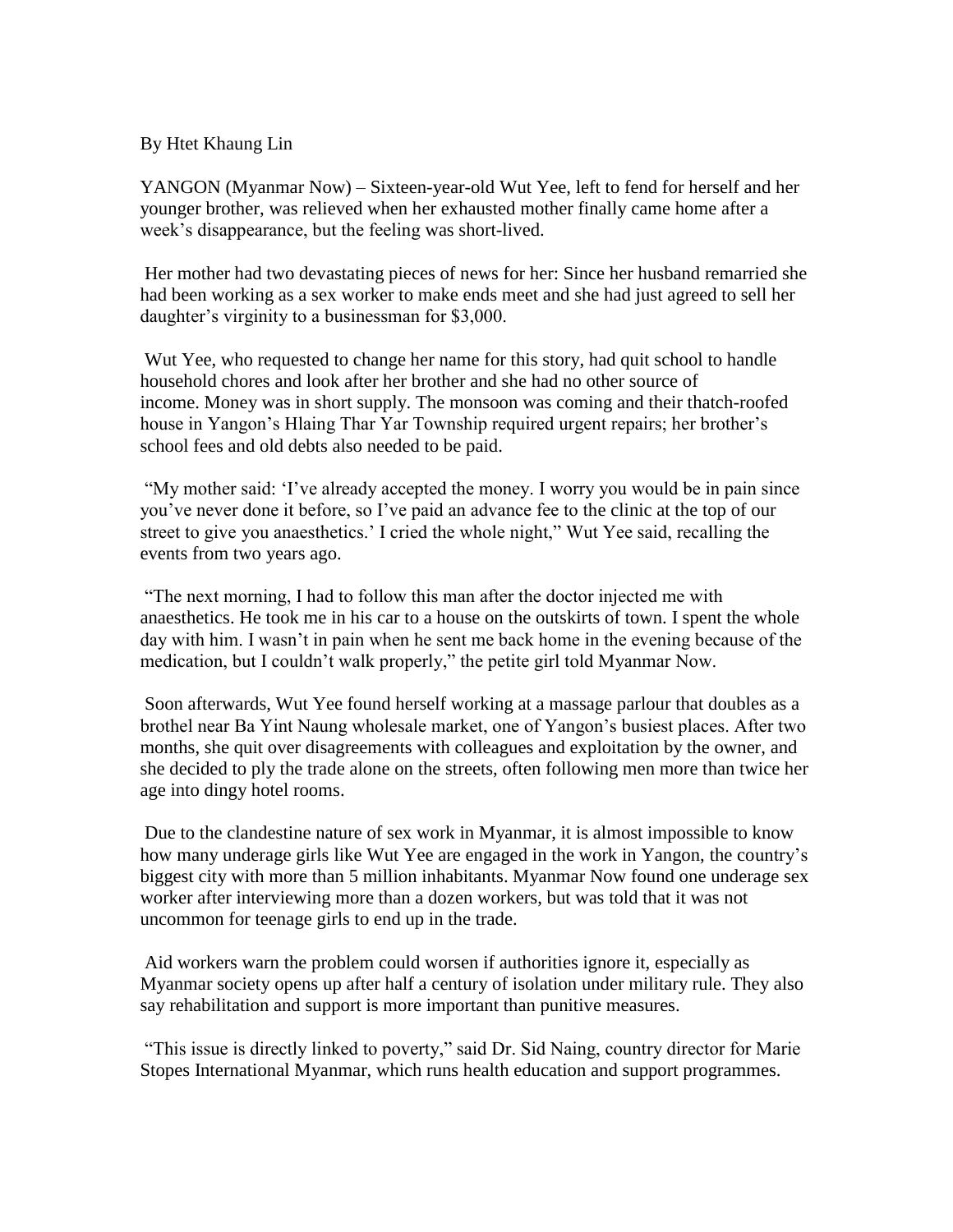"Underage sex workers have existed for a while so it is important the authorities do not deny their existence. Otherwise, their numbers could increase. It is also equally important for society to not just criticise them, but to understand why it happened and help them get on the right path," he added.

"At a time when it is universally acknowledged that child labour is unacceptable, using children for sex should be completely out of bounds."

## VIRGIN MARKET

The practice of buying underage girls for sex is fuelled in part by superstitious beliefs that sleeping with virgins has health benefits, such as long life and curing the human immunodeficiency virus (HIV), said Dr. Sid Naing.

Most underage girls arrive in big, commercial cities due to a combination of family difficulties and a lack of opportunities for well-paid jobs in the countryside, said Thu Zar Win from the [Sex Worker in Myanmar Network.](http://www.lrcmyanmar.org/en/ngo-donor-profiles/sex-worker-myanmar-network)

"Most child sex workers enter this profession because their parents or guardians sold their virginity," she said. "In most cases, they themselves see very little money because pimps and brokers usually take a large cut."

Some 0.45 percent of Myanmar women between 15 to 49 years of age - an estimated 40,000 to 80,000 - are engaged in paid sex work, according to government and United Nations figures released in 2013.

Poh Poh, a 21-year-old sex worker who requested not to use her real name, says most girls who became sex workers via the virgin market face difficulties leaving the industry. Many tend to work in brothels disguised as beauty salons or massage parlours, as they provide better protection than roaming the streets, she said.

"I'm also scared to ply the trade on the street," said Poh Poh, a single mother who became a sex worker a year ago after separating from her husband.

## SEX WORK AND THE LAW

Arresting and punishing sex workers would not eliminate prostitution, said Dr. Sid Naing from Marie Stopes. "I don't want to say anything about whether sex work should be legal or not. What we can do is to accept the reality that they exist and help them so that they don't face more suffering."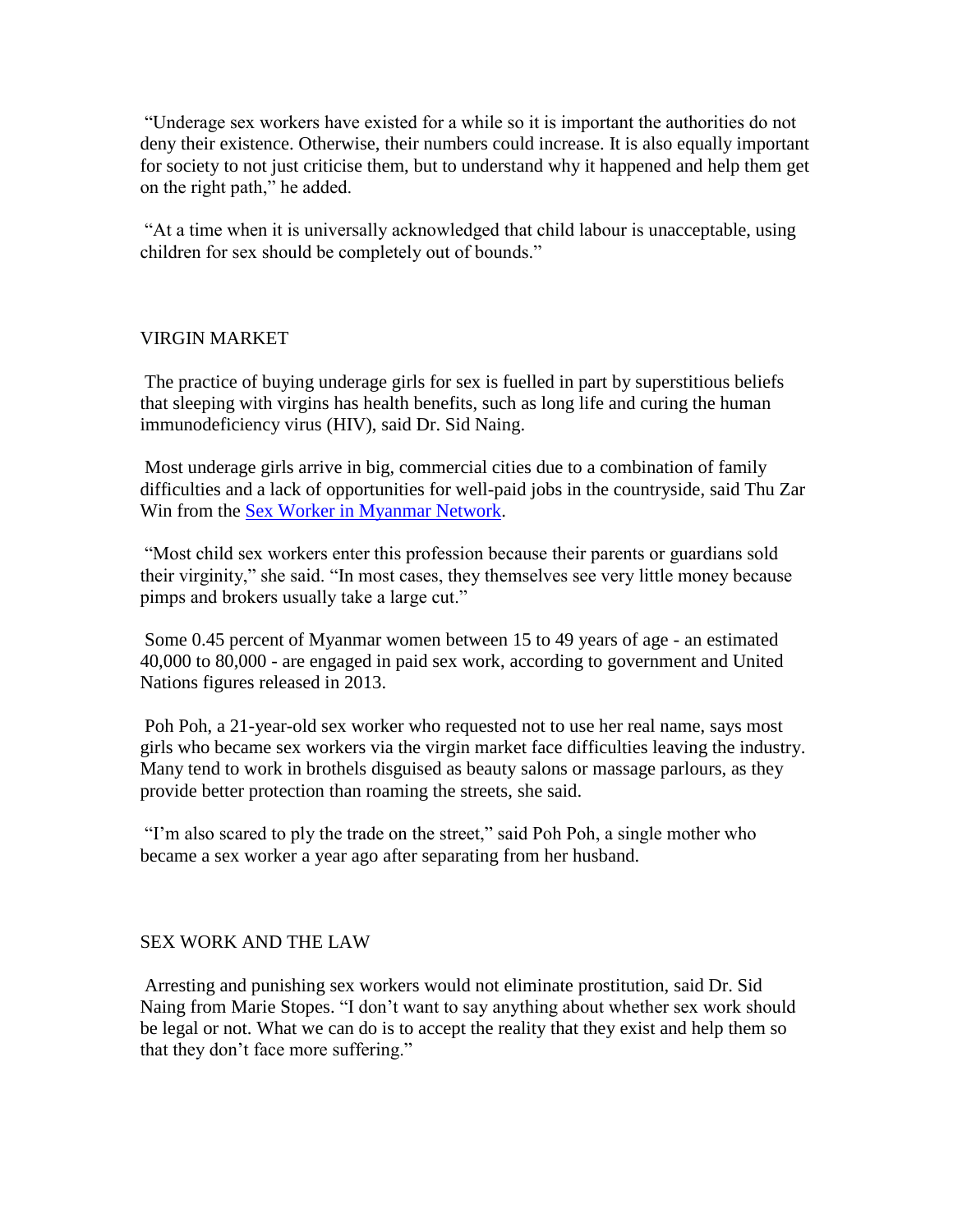Observers also say the current law governing sex work, the 1949 Suppression of Prostitution Act, limits workers' access to healthcare and makes them vulnerable to threats and harassment from security officials.

Under the law it is illegal to solicit prostitution, force or entice a woman into sex work, and operate or work in a brothel. It was **[amended](http://www.burmalibrary.org/docs15/1998-SPDC_Law1998-07-Law_Amending_the_Suppression_of_Prostitution_Act-1949-en.pdf)** in 1998 to increase sentences to between one and three years in prison, and to provide an expanded definition of what constitutes a brothel to "any house, building, room, any kind of vehicle/ vessel/ aircraft or place habitually used for the purpose of prostitution or used with reference to any kind of business for the purpose of prostitution."

Since Myanmar's political reforms began, opposition lawmakers and activists have called for amendments to the law. Sandar Min, a National League for Democracy lawmaker, submitted a proposal in parliament calling for decriminalisation of sex work in 2013, but it was rejected. Taw Win Khayay, a network of sex workers, is calling for an analysis and rewriting of the law.

Local media [reported](http://www.mmtimes.com/index.php/national-news/15628-prostitutes-customers-could-face-prison-time.html) in July that a parliamentary committee proposed amendments to the law that would make procurement of sex punishable with a prison term of up to one year with hard labour, and a fine. It also proposed adding a section on "rehabilitating" sex workers through education.

The current 1949 law does not allow the arrest and detention of clients of female sex workers and police could only educate them, said Major Thi Thi Myint, deputy head of Yangon Police's crime statistics department.

Of the 1,772 prostitution-related crimes in 2014, very few relate to cases of sex workers under the age of 18, she said. "If we apprehend underage sex workers, we don't send them to prison. We send them to youth rehabilitation schools and teach them vocational skills and general knowledge that would help them to leave this job," she added.

## SEX EDUCATION

Aid workers say underage sex work is not only morally reprehensible but also physically harmful.

Underdeveloped sexual organs are easier to bruise and injure and are vulnerable to sexually-transmitted diseases, said Dr. Sid Naing. Underage sex workers also tend to have poor knowledge of sex and how to protect themselves, he added, putting them at considerable risk in a country with a high HIV prevalence rate.

A 2014 UNAIDS report estimated that some 189,000 people in Myanmar live with HIV. Government figures cited in the study state that 23 percent of recorded HIV-infections in Yangon and Mandalay occurred among sex workers.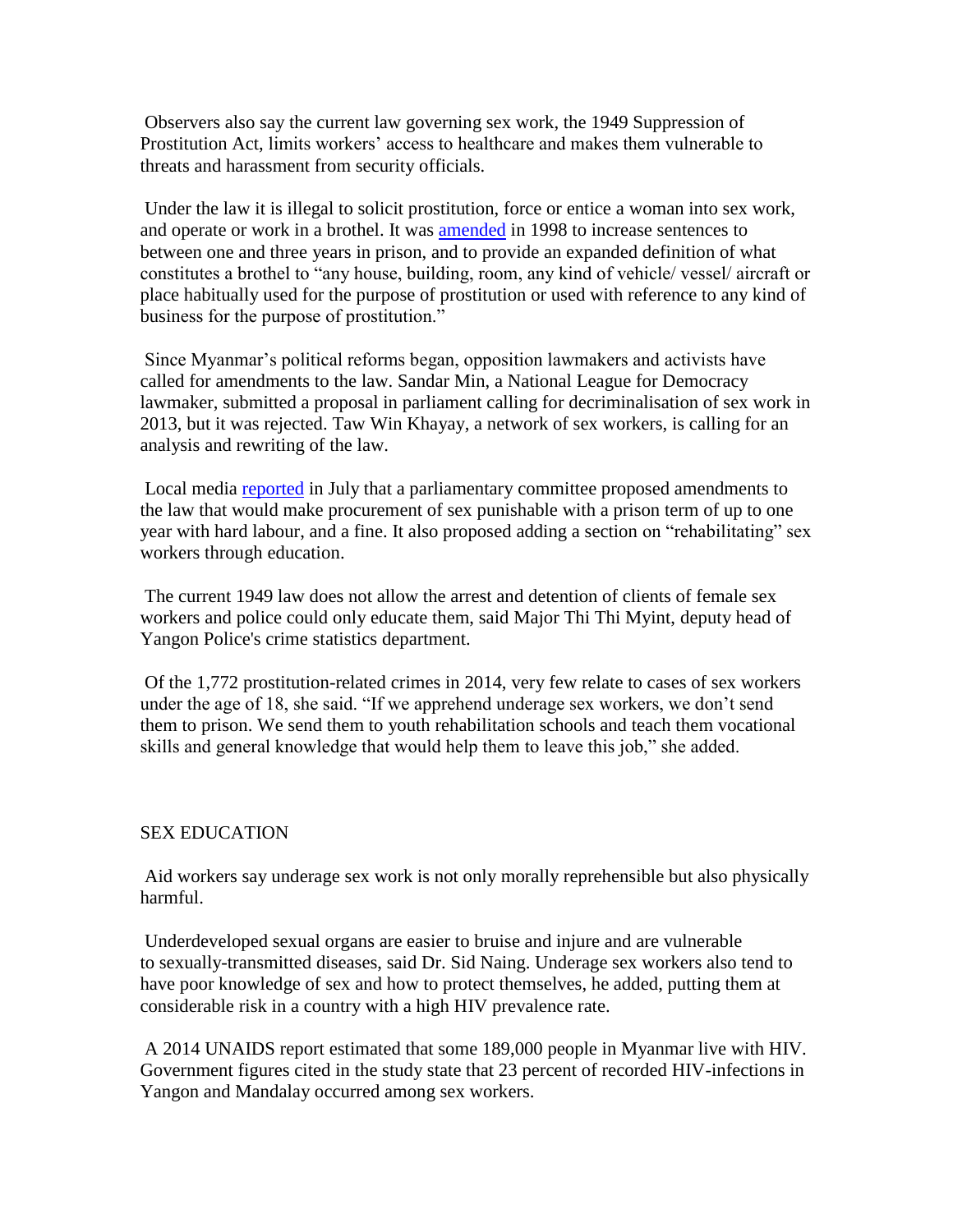According to Sex Worker in Myanmar Network's Thu Zar Win, sex education is almost non-existent for youths.

"It's not just underage sex workers that lack knowledge of sexual issues. Young men are also unaware of such issues. They need to be conscious of other sexually-transmitted diseases that could spread, not only HIV."

"Parents and business owners need to protect children who became sex workers for various reasons. They entered this industry because they were exploited," she added.

Wut Yee had never encountered sex education. She was making an average of \$30 a day in a country where, according to a UN report released last year, 43 percent of adults live on less than \$2 per day.

"I was happy with how much I was making, but what terrified me was that my mother's health deteriorated. We found out at the end of last year that she has HIV," she said. "She was aware of the possibility of getting infected with the virus in her line of work, but I got really scared when it happened."

#### **STRUGGLE**

Without a high school degree, job opportunities for Wut Yee were scarce. But she decided to quit prostitution for a less-paid but safer job of a salesgirl at one of the hundreds of mobile phone shops in Yangon.

She is still struggling to explain to buyers the different phone models, brands and prices. She is two months into the new job and finding it difficult to grasp the technical terms and specifications. Yet she says she is determined to make it work.

"I am only earning \$80 a month now but I feel there is more security," she said.

She regularly wonders whether she should return to prostitution, even if temporarily, to allay her family's financial troubles. Her mother, now a street vendor and receiving healthcare through an aid agency, is against the idea, Wut Yee said. They now try and make do with their meagre income while her younger brother continues his school.

Wut Yee hopes one day to find a husband who she could be honest with about her past. For now, aware of the deep discrimination towards sex workers in a deeply conservative society, she is not taking any chances. None of her co-workers know of her past.

"I don't want to blame my mother for what happened to me. I will get married one day and I'm only thinking of ensuring my daughters do not have to suffer the same fate," she said. (Written by Htet Khaung Linn; Editing by Paul Vrieze)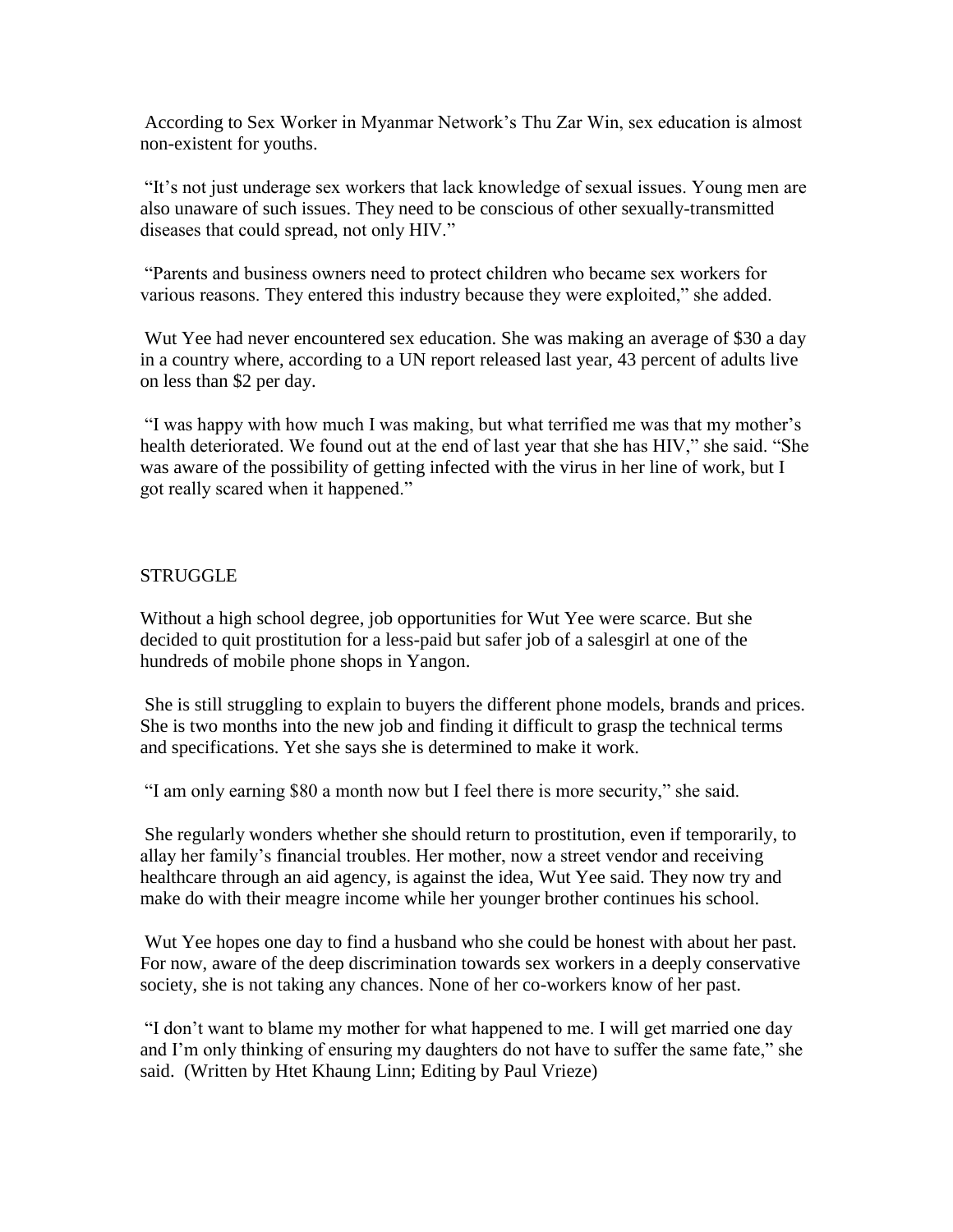# Despite record numbers, women candidates still face hurdles in Myanmar's male-heavy election

## 01/10/2015



Nyo Nyo Thin, an independent lawmaker representing Yangon's Bahan Township in the Yangon Region Parliament, campaigning in her constituency. She is contesting a Lower House seat in the upcoming elections. (PHOTO:- Myanmar Now)

## By Ei Cherry Aung / Myanmar Now

YANGON (Myanmar Now) - When Nang Mya Oo told her husband a few weeks ago that she planned to stand as a candidate in Myanmar's November 8 general elections he was less than thrilled.

"Will you contest in Taunggyi? No way!" she recounted his response to her plan to contest a state parliament seat in the Shan State capital Taunggyi as a candidate for the Shan National League for Democracy (SNLD).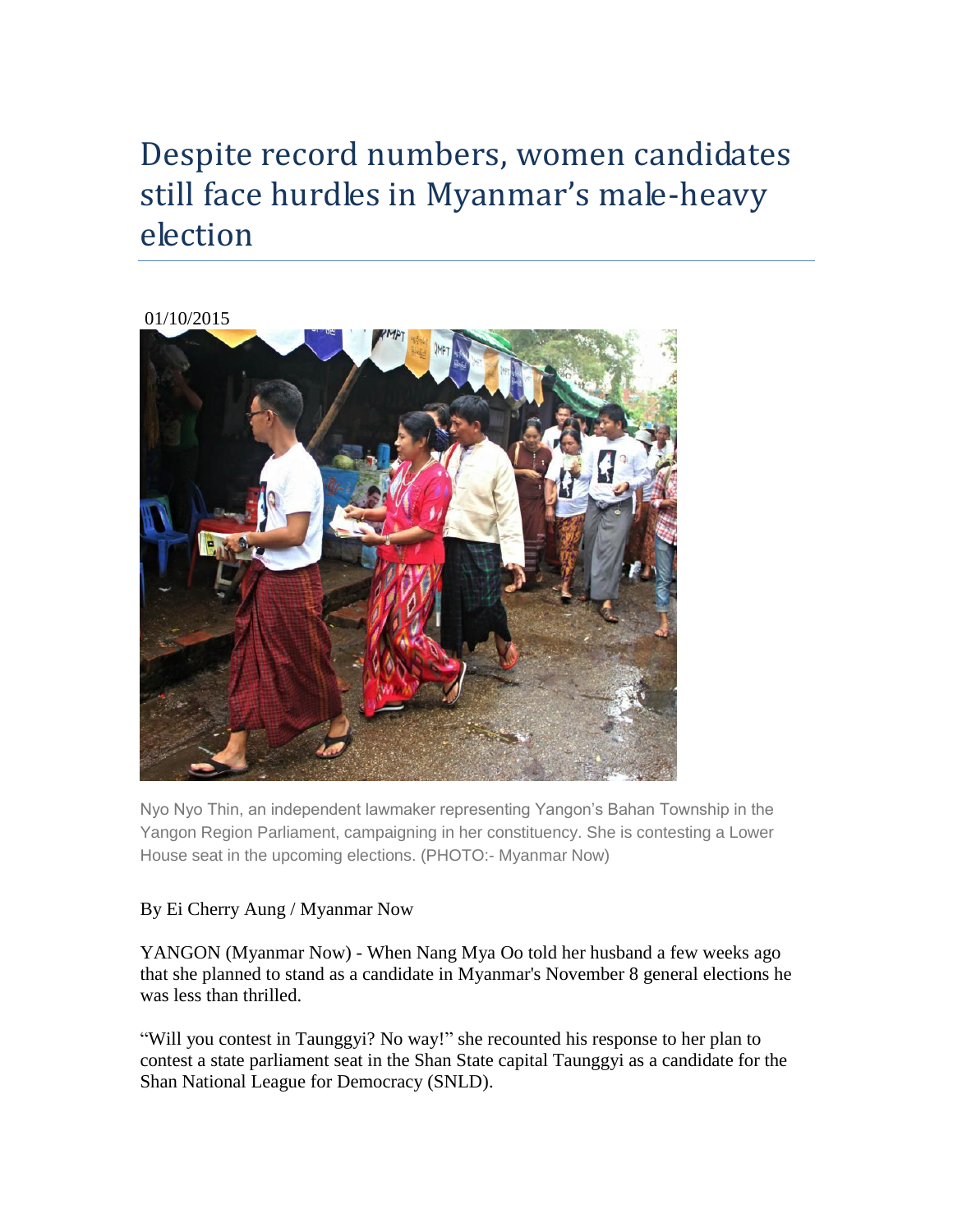After arguing that she was the best hope for a Shan party victory in the area, he relented and agreed she could run, despite his concerns over her safety while campaigning in the region, which has long been destabilised by low-level ethnic conflict and a rampant trade in illicit drugs.

"My husband tried to stop me but I didn't care, I want to get into parliament with the SNLD," said the 46-year-old mother of one. "I want to improve the situation of my Shan people."

Like Nang Mya Oo, many female candidates in Myanmar's election - the first in decades to be contested by all main opposition parties - told Myanmar Now they are keen to exercise new political rights following the end of military rule, but face pressure not to run from concerned husbands and family members.

Although the country's most famous politician, opposition leader Aung San Suu Kyi, is a woman, Myanmar's conservative society presents significant hurdles to women's participation in politics.

Women who do gain the support of their families to run as candidates said they subsequently had to endure insults, rumours and political attacks based on negative gender stereotypes.

"Our society still cannot come to terms with the fact that women can also play a leadership role," said May Sabai Phyu, director of Gender Equality Network Myanmar.

Just 13 percent of the 6,074 candidates in the November parliamentary election are women, according to the Union Election Commission, although their participation is considerably higher than in all previous polls.

## DROPPING OUT

Nan Shwe Kyar, secretary of the Mandalay-based Wun Thar Nu Democratic Party, said her small party approached 20 women several months ago and asked them to run as candidates, but only three made the final list. The others stepped aside after their families voiced concerns.

In the 2010 general elections – which many believe were rigged by the then-junta - 45 out of 101 female candidates were voted in as lawmakers. In the 2012 by-elections, 26 women ran for political office, 13 of whom were elected as representatives, according to figures from the commission.

In the upcoming elections, 228 Myanmar women will run for seats in the Lower House, 119 for seats in the Upper House and 444 for a role in the legislatures of the states and regions, according the Union Election Commission.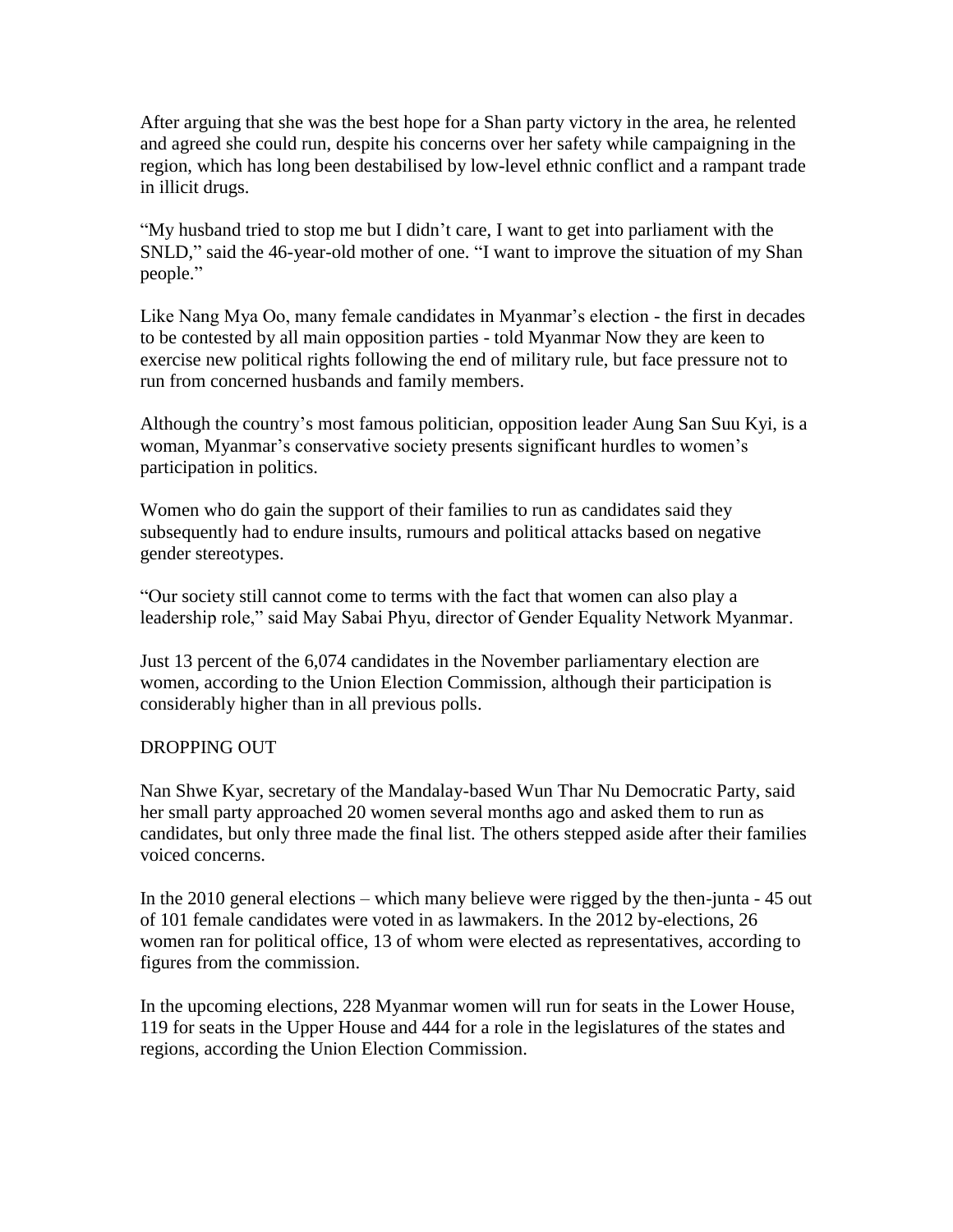"The number of woman candidates has increased compared with the previous elections but the percentage remains low," said Devi Thant Cin, spokeswoman for Myanmar Green Network, an environmental NGO. "Capable women should be welcomed into politics."

The opposition National League for Democracy of Aung San Suu Kyi is the party fielding the most women candidates at 168, while 72 women are running for the ruling Union Solidarity and Development Party (USDP).

## RUMOURS AND INSULTS

Women candidates say they have to endure slurs and malicious rumours, while some also fear for their safety as they campaign in their constituencies.

"My male rivals looked down on me because I'm a woman. They sometimes said nasty things to me," said Nyo Nyo Thin, a respected, independent lawmaker representing Yangon's Bahan Township who is contesting a Lower House seat. She added that she would file an official complaint with the Union Election Commission if she suffered any insults based on her gender.

Cheery Zahau, a candidate for the Chin Progressive Party in Chin State's Falam Township, said rumours were spread about her because she is an unmarried woman living alone.

"One thing about being a young, single and a woman is that I have to endure a lot of smears and attacks on my integrity. I was accused of getting pregnant and then having an abortion. I was also accused of having affairs with this person or that," said the 34-yearold.

"It's still happening. I don't have time to deal with them so I just focus on my work. I know the truth."

Bawk Jar, the chairperson of the small opposition National Democratic Force in Kachin State who is contesting a Lower House seat in Myitkyina Township, said she faced similar problems while campaigning in parts of the remote, northern state. "As I was accompanied by some male colleagues during the campaign trips, some people claimed we were having relations," she said.

Personal safety is also a concern. Phyu Phyu Thin, a candidate for the NLD in Yangon's Mingalar Taung Nyunt Township, said: "I am not very confident about my safety in Yangon during the campaign - the situation would be even worse for women in the conflict-affected areas."

But Toe Nandar Tin, a female candidate for the ruling USDP, also running in a Yangon constituency, said she did not feel troubled by negative gender stereotypes as she was confident of the skills she acquired while working in business and traveling abroad.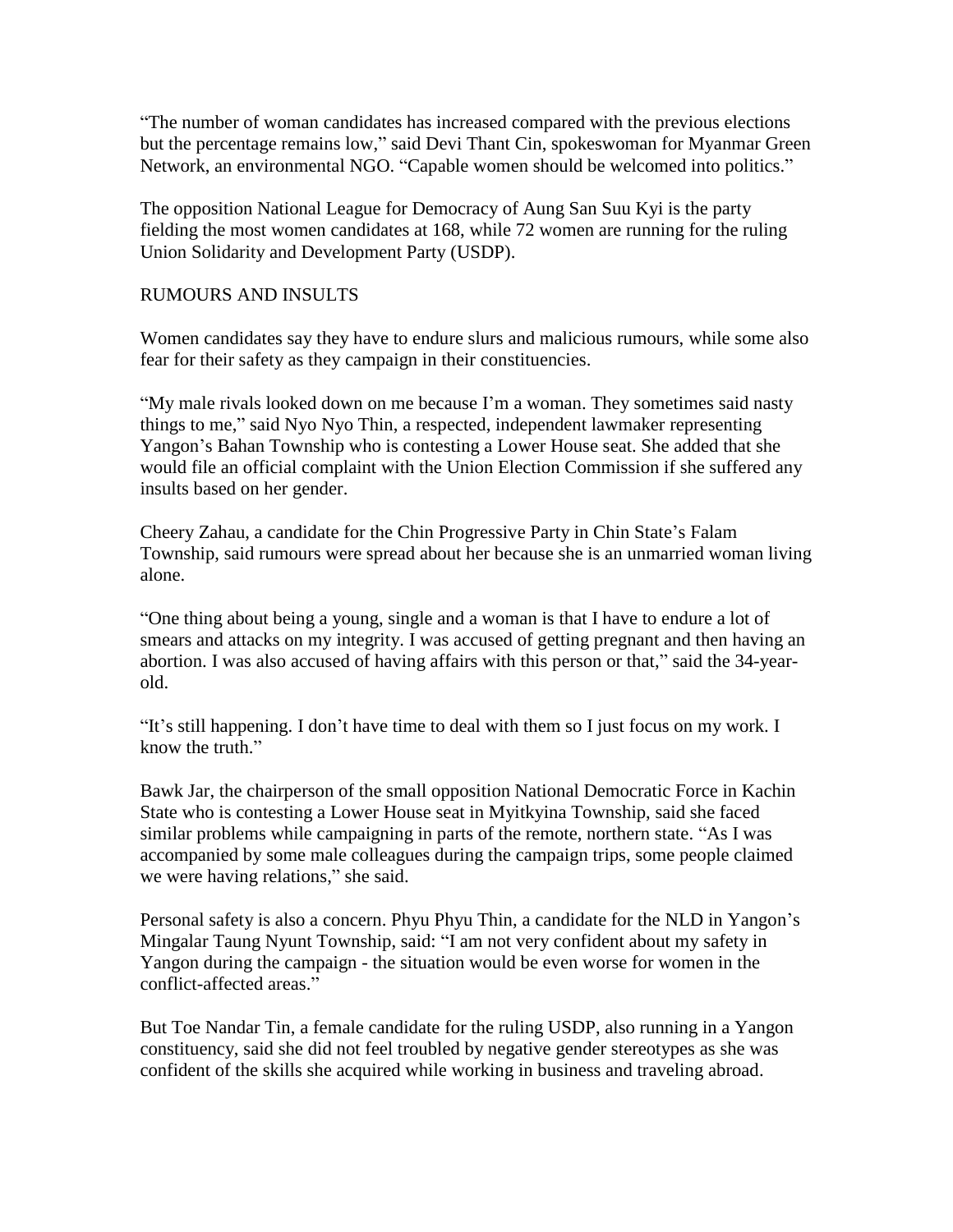"I will contest in the upcoming elections and serve the country and people with my knowledge and international experience," she said. "I will promote equal rights for women and am confident of my experience when compared with the men."

## SUPPORTING WOMEN IN POLITICS

Women candidates and activists said there is an urgent need to address negative attitudes toward women and girls in Myanmar.

"Our society - the whole of Myanmar - has double standards. There isn't a system to support women who want to do this (politics). You have to struggle on your own," said Cheery Zahau.

"I wouldn't be like this if it wasn't for my father. He never treated me differently because I was a girl… But many families would tell their daughters to behave a certain way and stay at home. When you are treated like that from the age of two, it's difficult to expect them to be assertive later."

Khon Ja, an activist with the Kachin Peace Network, said it was crucial for more women to be elected so that they can promote the rights of women and children in parliament. She said it was unclear how many women would be running for ethnic minority parties, which are expected to form a significant bloc in the next parliament.

Mar Mar Oo, deputy chief of labour affairs at 88 Generation Peace and Open Society, said: "The capacity of women should be promoted for more woman candidates to enter parliament.

"Unfortunately, many graduate women in Myanmar are now housewives and dependent on their husbands. More opportunities should be opened up for such women."

(Editing by Paul Vrieze and Ros Russell)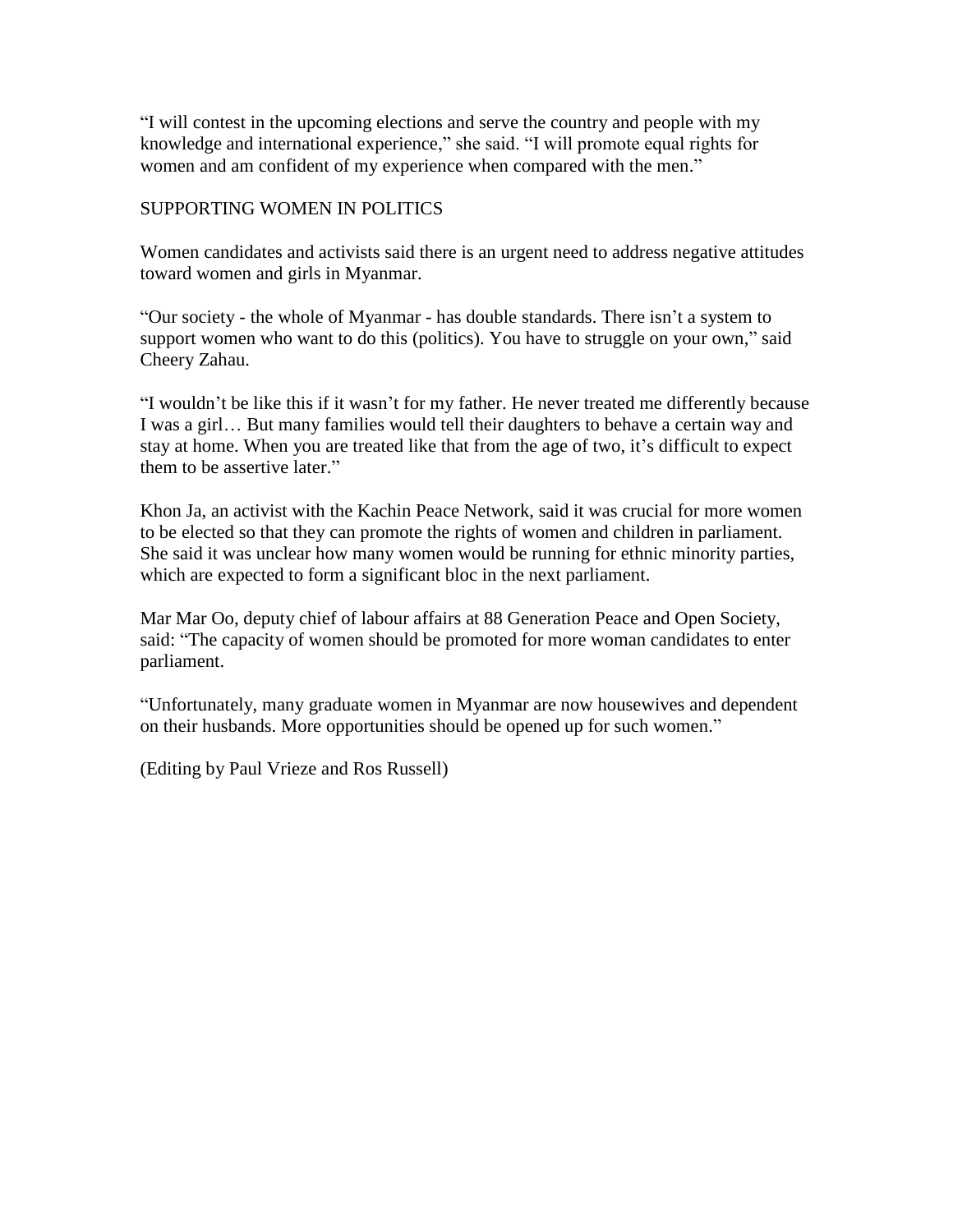# Law aimed at Muslims in Myanmar strikes Buddhist targets

## 16/12/2015



A family at their home in a slum area in Hlaing Tharyar, a sprawling township to the north of Yangon. (PHOTO:- Myanmar Now/ Hkun Latt)

## By Thin Lei Win

YANGON (Myanmar Now) - T's husband ended their relationship with a simple text message. "He said, 'I don't want to be with you anymore. I'm going with her because she's better than you.' What can I say?" T said, looking down at the table.

The 26-year-old, who requested anonymity, was devastated. They'd been married for two years, and had been friends for 10. He left her for a woman he met via the Viber messaging app a few months earlier.

"I wanted to try my best to save the marriage. I didn't want to be known as a divorcee in society," she said, tears welling up in her eyes.

The sole breadwinner, T had used her earnings from selling fresh goods at the market to buy him a motorcycle, a mobile phone, and a gold necklace.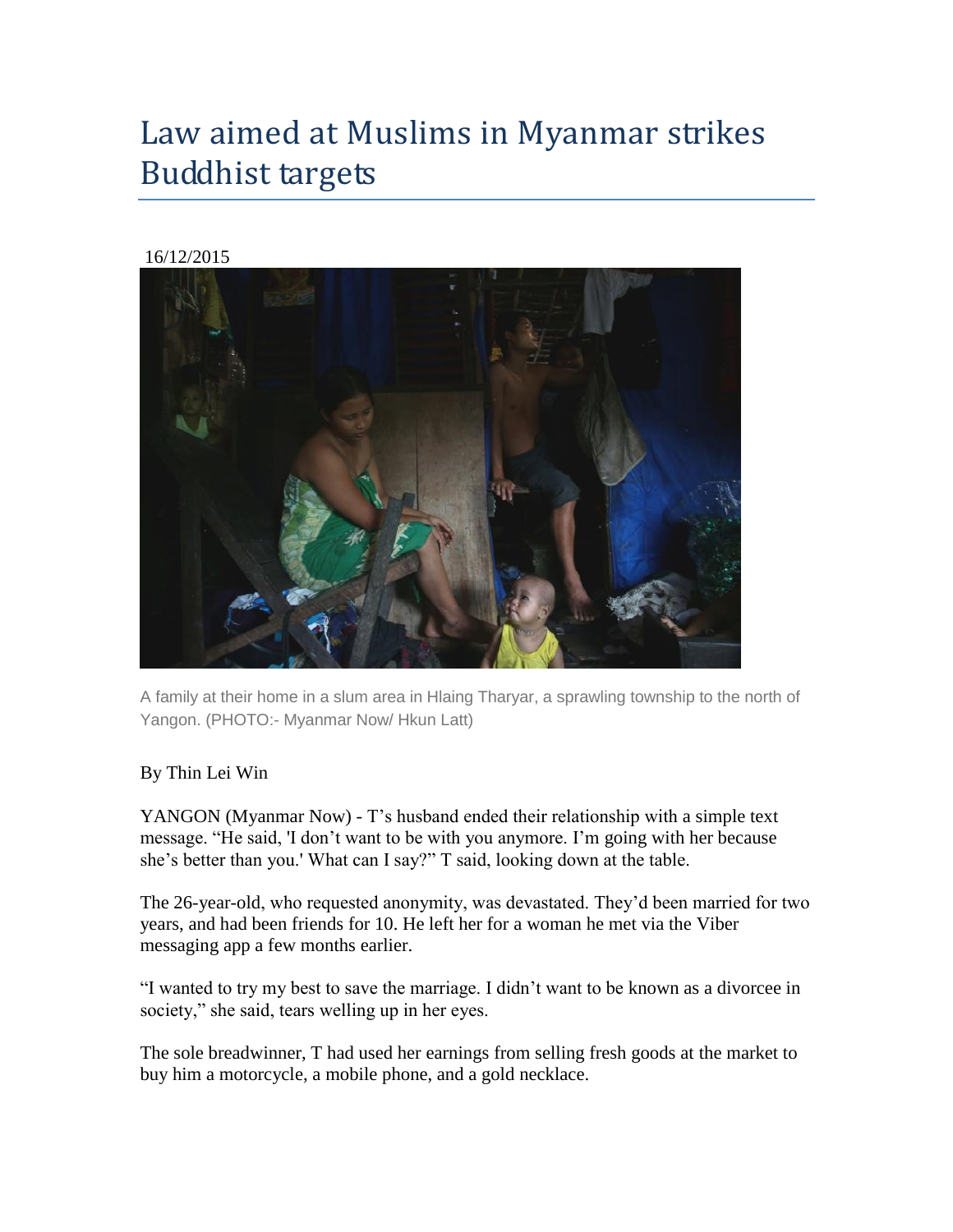He took them all.

She turned to ward authorities, all of them male, whose responsibilities include supervising social affairs and resolving local disputes.

"They told me there was nothing they could do, that it's very common. That last comment made me really angry," recounted T, a slight woman with long black hair and traditional *thanaka* make-up on her cheeks.

Her neighbours were not much help either. They sniggered at her for failing to keep her husband, she says.

Faced with unsympathetic officials in a male-dominated and socially conservative culture, T, like dozens of women in Myanmar, found an unlikely ally in the controversial new Monogamy Law, which criminalises extramarital affairs and polygamy. Those found guilty could be imprisoned for up to seven years, and the defendant is denied bail.

"It's good there is such a law. In fact you can even say such a law is long overdue," she said. T's husband left her in March and lawyers say the law, enacted on Aug. 31, cannot be applied retrospectively, but she says she is determined to find a way.

"I'm going to file a complaint. I'm not going to let him get away with it," she said, her jaw set.

The Monogamy Law was the last and the slimmest of four "race and [religion protection](http://https/www.hrw.org/news/2015/08/23/burma-discriminatory-laws-could-stoke-communal-tensions)  [laws"](http://https/www.hrw.org/news/2015/08/23/burma-discriminatory-laws-could-stoke-communal-tensions) enacted after lobbying by nationalist Buddhist monks who claimed Myanmar and its women were under threat from Islam. The law has fired the imagination of ordinary citizens, although perhaps not in the way its backers had originally intended.

Between Sept. 1 and Dec. 7, 29 complaints under the law were filed in Yangon alone, the country's commercial capital, according to figures from the Yangon Police Force. The vast majority of them concerned Buddhist men. Three cases are against women.

## "RABBIT TRAP CATCHING CATS"

Women's rights groups had [often said](http://www.reuters.com/article/2014/09/30/us-foundation-myanmar-womensrights-idUSKCN0HP1VD20140930#rlKE4Jekw0kCZP44.97) existing laws governing marriage, divorce and personal relationships, which date back to British occupation in the 19<sup>th</sup> century, were outdated, unclear and poorly enforced.

Under the [Penal Code,](http://www.burmalibrary.org/docs6/MYANMAR_PENAL_CODE-corr.1.pdf) the colonial-era primary legislation on violent crimes, legal sanctions already exist for polygamy but adultery is narrowly defined - only a man who has sexual intercourse with the wife of another man is deemed to have committed the offence.

Yet rights activists say the four "race and religion protection bills" are not the solution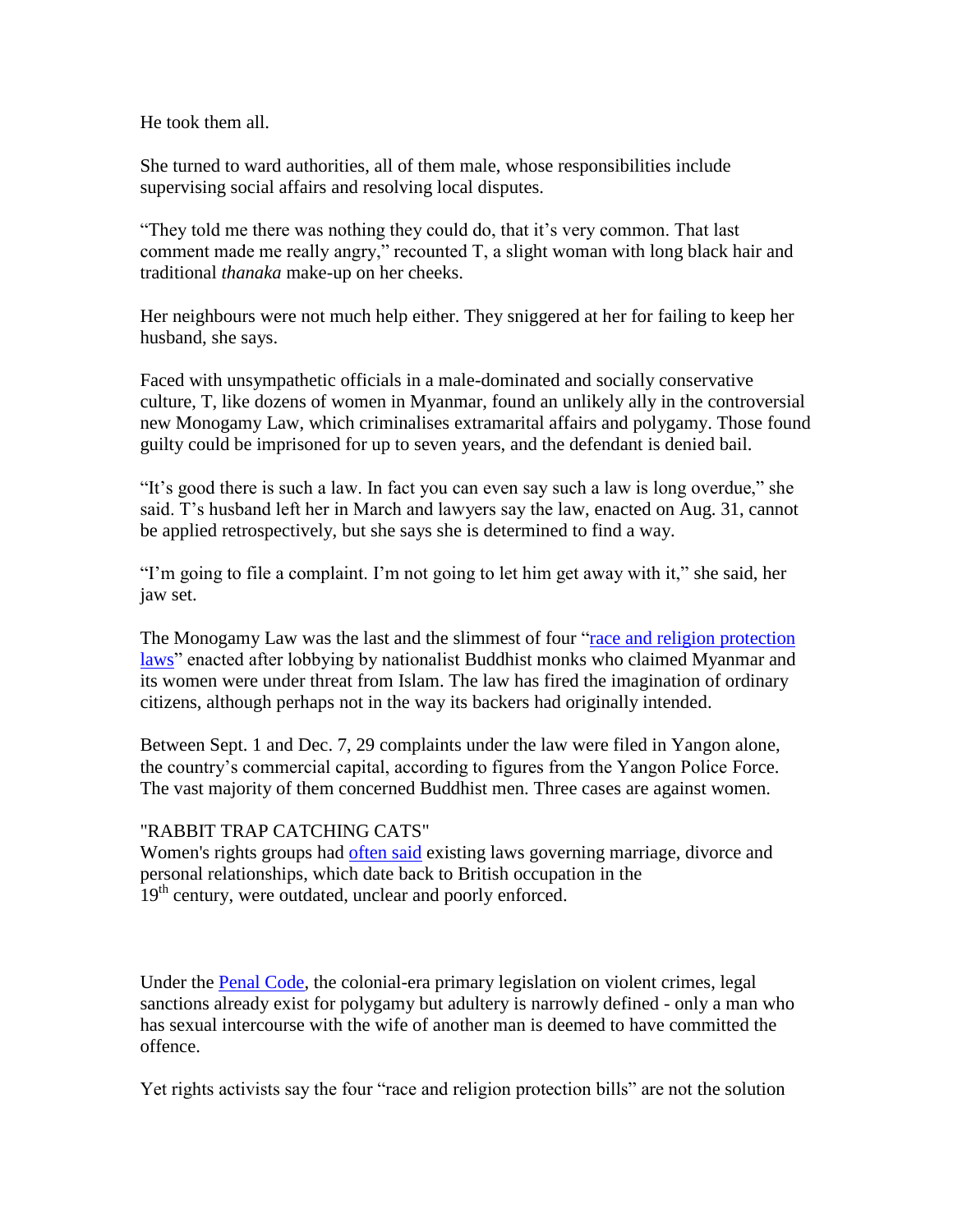and are in fact designed to discriminate against Muslims in the predominantly Buddhist country.

The laws enjoyed swift passage in the parliament and were endorsed by President Thein Sein. Anyone criticising them received threats from the powerful Patriotic Association of Myanmar, better known by its Myanmar acronym Ma Ba Tha.

The new government, which will take over next year, will inherit the laws, which are already proving to have unintended consequences.

The Monogamy Law was intended to "preserve the sanctity of marriage, to safeguard from the danger of Jihadi Muslims who are marrying many women in an effort to establish a Muslim nation, and for women to avoid the problem of polygamy", Wirathu, a leading Ma Ba Tha monk, [recently](https://www.facebook.com/photo.php?fbid=751985244944986&set=pcb.751985324944978&type=3&theater) wrote in the group's journal.

With the overwhelming majority of men charged under the Monogamy Law being Buddhist, however, Myanmar's lively social media now describe the impact of the law with a traditional Burmese saying: "The trap was set for rabbits but caught cats instead".

## POLITICALLY MOTIVATED?

In the run-up to the Nov. 8 elections, Ma Ba Tha openly campaigned against the National League for Democracy after NLD lawmakers objected to the bills. Even after NLD's landslide win, the group has [warned](http://www.myanmar-now.org/news/i/?id=a47e95e7-cc5d-47d6-91d3-72aab808fe5b) the party not to abolish or amend these laws.

Phyu Phyu Thin, an NLD lawmaker, was one of those who objected to the law.

"People are now talking about how the law was aimed at one thing but affecting another thing. Laws have to be consistent and not violate people's human rights," said the Lower House MP.

"It felt like (the laws) were enacted with a political purpose but using women as an excuse."

The Monogamy Law states that it applies to everyone living in Myanmar, including foreign nationals married to Myanmar citizens. It prohibits a married person from entering a second marriage or "unofficially" living with another person while still married.

Anyone can file a complaint, and punishment for violations include loss of property rights upon divorce for the guilty party, up to seven years in prison and a fine.

## CRIMINALISING PRIVATE AFFAIRS

Robert San Aung, a well-known lawyer, noted that cases under the law had been opened even before the relevant by-laws have been issued.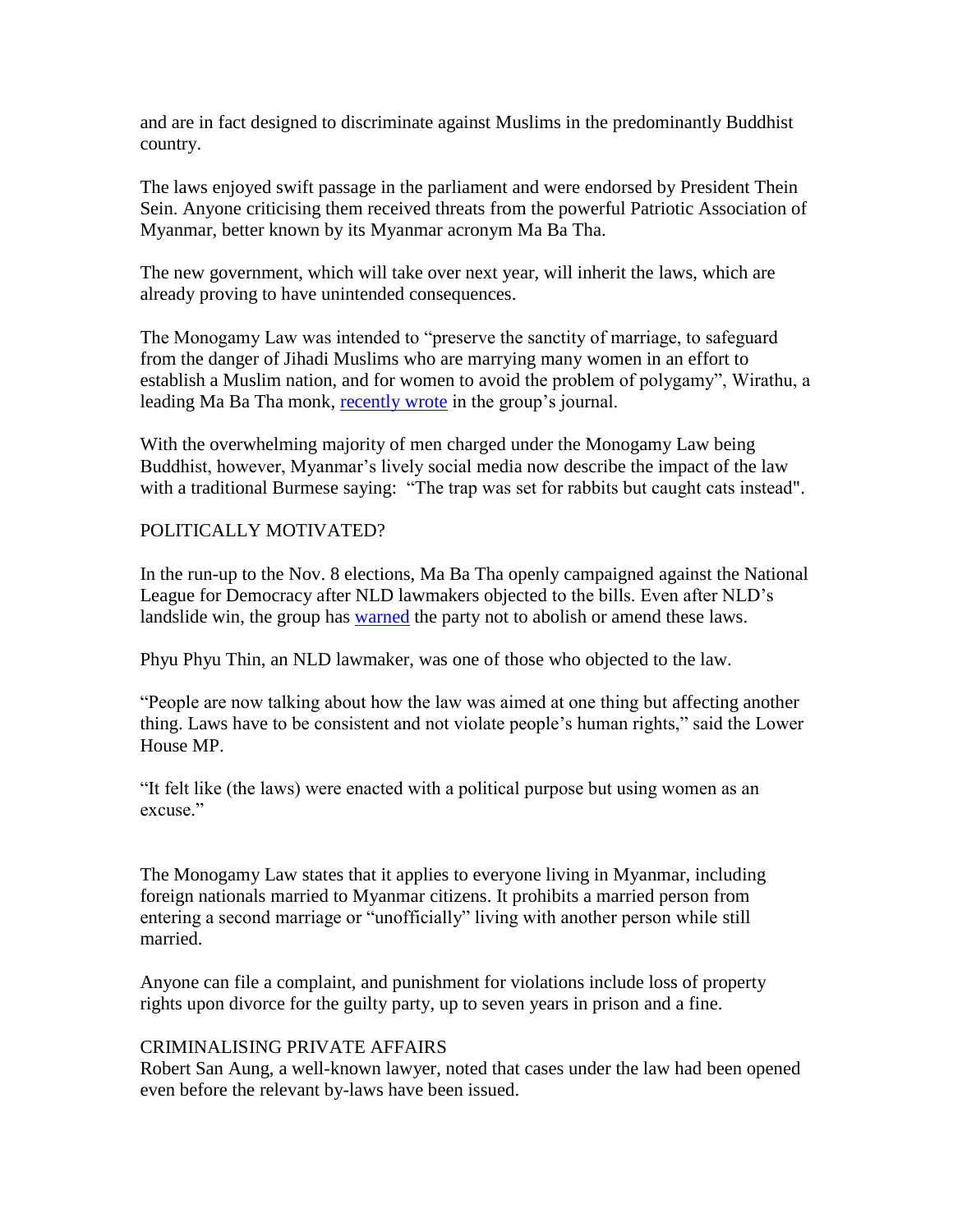"Normally, by-laws are required before a law can be enforced and there are no by-laws yet for the Monogamy Law," he told Myanmar Now in a telephone interview.

Rights groups say adultery is not an issue to be tackled by the criminal justice system and have questioned whether the government should interfere in private affairs.

"I personally support the idea of monogamy but the issue of adultery exists not just in Myanmar and in our time, but in every country, culture, race and religion. It's about individual choice and morality... It doesn't make sense to ban this through laws," said May Sabe Phyu, director of Gender Equality Network (GEN) in Myanmar.

Human Rights Watch pointed out that legal provisions that criminalise consensual sexual relations between adults, regardless of marital status, violate [the right to privacy.](http://https/www.hrw.org/news/2015/08/23/burma-discriminatory-laws-could-stoke-communal-tensions)

A United Nations working group on discrimination against women also said in 2012 adultery [should not](http://www.ohchr.org/en/NewsEvents/Pages/DisplayNews.aspx?NewsID=12673&LangID=E) be a criminal offence.

#### PROTECTION

Yet for women such as T, the law could offer much needed protection in a society which celebrates men's virility, with popular sayings such as "A good man attracts a thousand women" and "If a tree is strong, ten thousand birds can take refuge there".

Avoiding sexual misconduct is one of the five moral precepts Buddhists are supposed to live by, but it is a duty often ignored by Myanmar men.

K, a 48-year-old woman from western Myanmar, was married for seven years before her husband left her and married another woman, already pregnant with his child, in August.

"My husband learned from his cousins and uncles who behaved the same way. They showed him he could get away with it," she said.

K only learned of the law's existence from women rights activists after agreeing to a divorce, she said. She may not be able to use the law as her husband left her days before it came into force.

"If I could, I'd like to send all of them to jail to set an example."

(Editing by Ros Russell)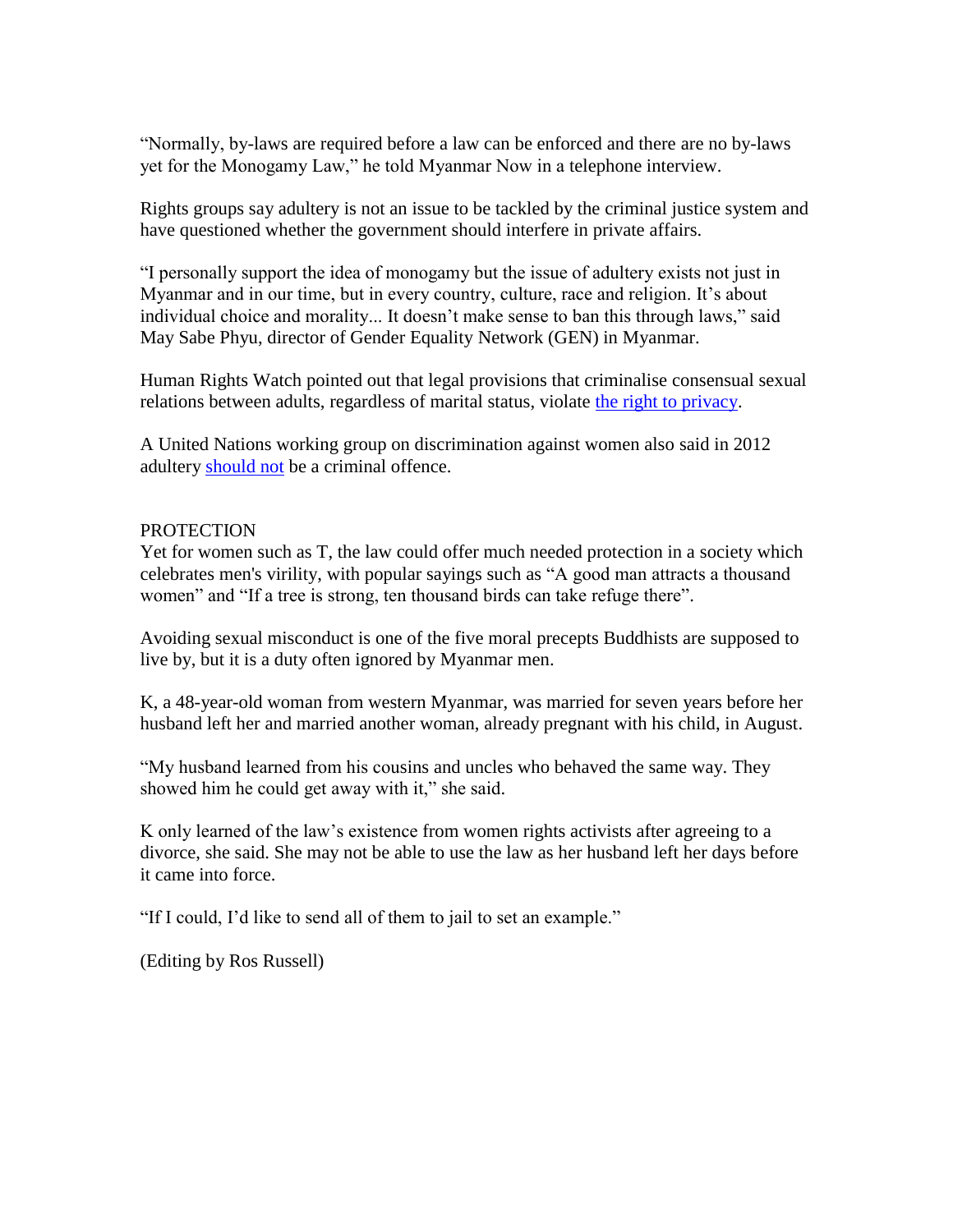# Where are the women in Myanmar's peace process?

## 31/12/2015



Ethnic Kachin refugees gather during UNHCR special envoy Angelina Jolie Pitt and her son Pax visit to Jam Mai Kaung IDP camp in Myitkyina, capital of Kachin state, Myanmar, July 30, 2015. (PHOTO:- REUTERS/Soe Zeya Tun)

## By Thin Lei Win/ Myanmar Now

YANGON (Myanmar Now) - Women have been consistently excluded from Myanmar's peace negotiations and their continued absence could undermine the success of the talks aimed at ending long-running ethnic conflicts that have [displaced](http://www.internal-displacement.org/south-and-south-east-asia/myanmar/) more than half a million people, women's rights activists say.

The exclusion at talks of representatives of more than half of Myanmar's population is particularly egregious given that women have suffered disproportionately in the wars that have raged in the country's borderlands for more than half a century.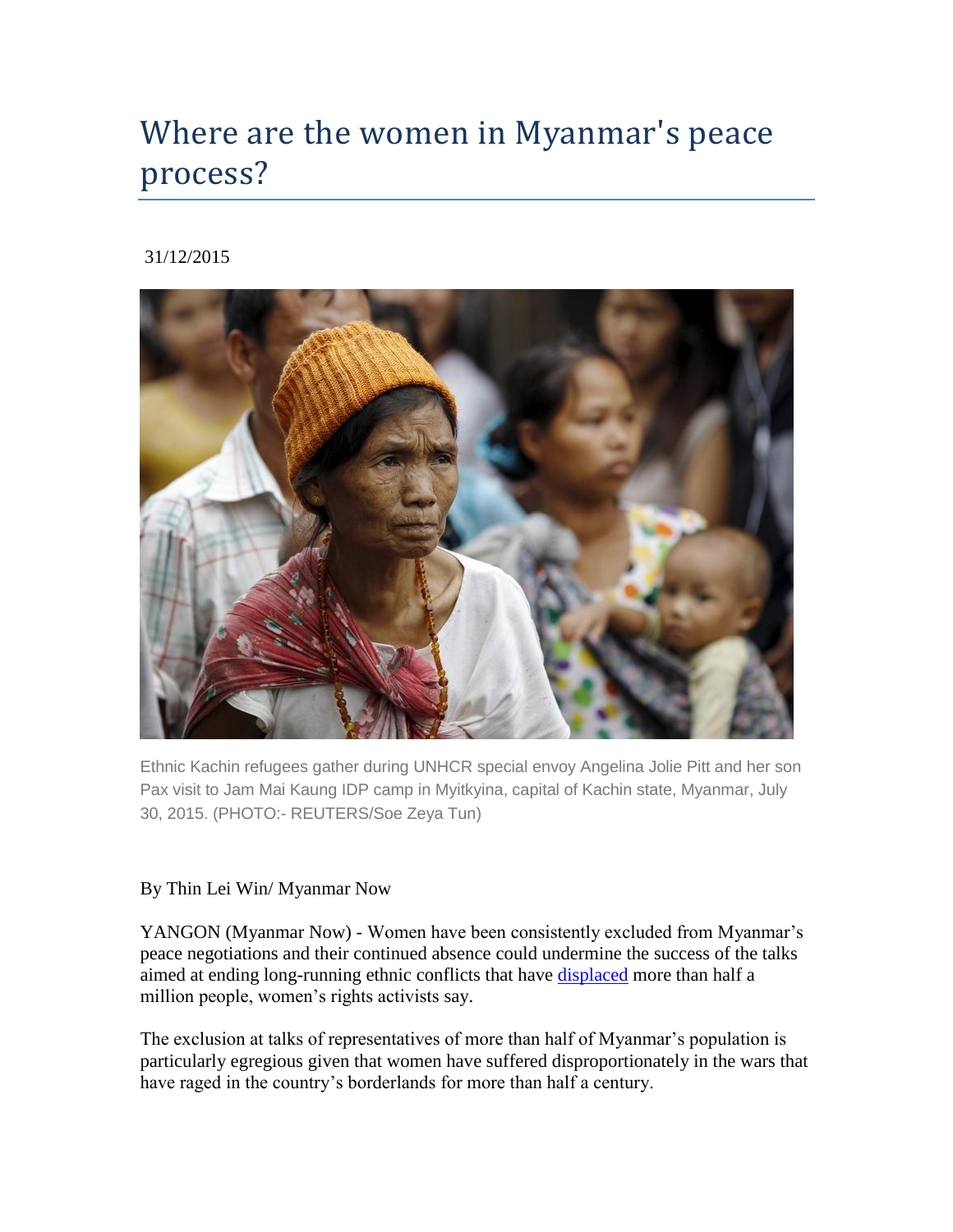Rape and sexual violence, especially of ethnic women and girls, are [rampant and well](http://reliefweb.int/report/myanmar/rights-groups-call-end-sexual-violence-impunity-conflict)[documented,](http://reliefweb.int/report/myanmar/rights-groups-call-end-sexual-violence-impunity-conflict) and human rights groups have accused the Myanmar army of committing abuses with impunity in conflict zones.

"The long-term impact of conflicts are on women," Nang Raw Zakhung, a female activist from conflict-torn Kachin state told Myanmar Now.

"Even if it is the men who die or are wounded in the conflict, it's the women - wives and mothers - who have to look after the rest of the family," added Zakhung, assistant director of Shalom (Nyein) Foundation and one of the few women who have been involved in the peace process in her role as technical advisor to the coordinating team set up by ethnic armed groups.

The nationwide peace process, underway since 2011, has been wholly male-dominated with women barely visible, despite a rhetoric of inclusiveness.

With two weeks to go before the start of a landmark national conference on peace, female politicians and women's rights activists are voicing concern that the exclusion of women would undermine prospects for long-term peace.

Among two major government committees that negotiated the ceasefire from 2011 to 2015 - the 52-member Union Peacemaking Working Committee (UPWC) and the 11 member Union Peacemaking Central Committee (UPCC) - there were only two women, according to [the Alliance for Gender Inclusion in the Peace Process](https://web.facebook.com/AGIPP-Alliance-for-Gender-Inclusion-in-the-Peace-Process-782937511834115/timeline) (AGIPP). Both were in the UPWC.

One of the women, Kachin lawmaker Doi Bu, told the audience at an event on women and peace on Dec. 17 that her participation was in "name only".

"We did not get the opportunity to really air our concerns…. And even when we did, we were only given five minutes to talk about gender issues," she said. "We were always being told, "This is a discussion on war, so women should not be involved"."

Women were also poorly represented among the ethnic armed groups negotiators, with just two women included, one of them Naw Zipporah Sein, Vice-President of the Karen National Union.

## LEAN IN?

On Oct. 15, the Myanmar government and eight ethnic armed groups, including the Karen National Union, [signed](http://www.reuters.com/article/us-myanmar-politics-idUSKCN0S82MR20151015) the so-called Nationwide Ceasefire Agreement amid much fanfare.

But the deal fell short of its nationwide billing given that seven other groups, including the powerful Kachin Independence Army and United Wa State Army, declined to sign as the government refused to include several smaller groups in the deal.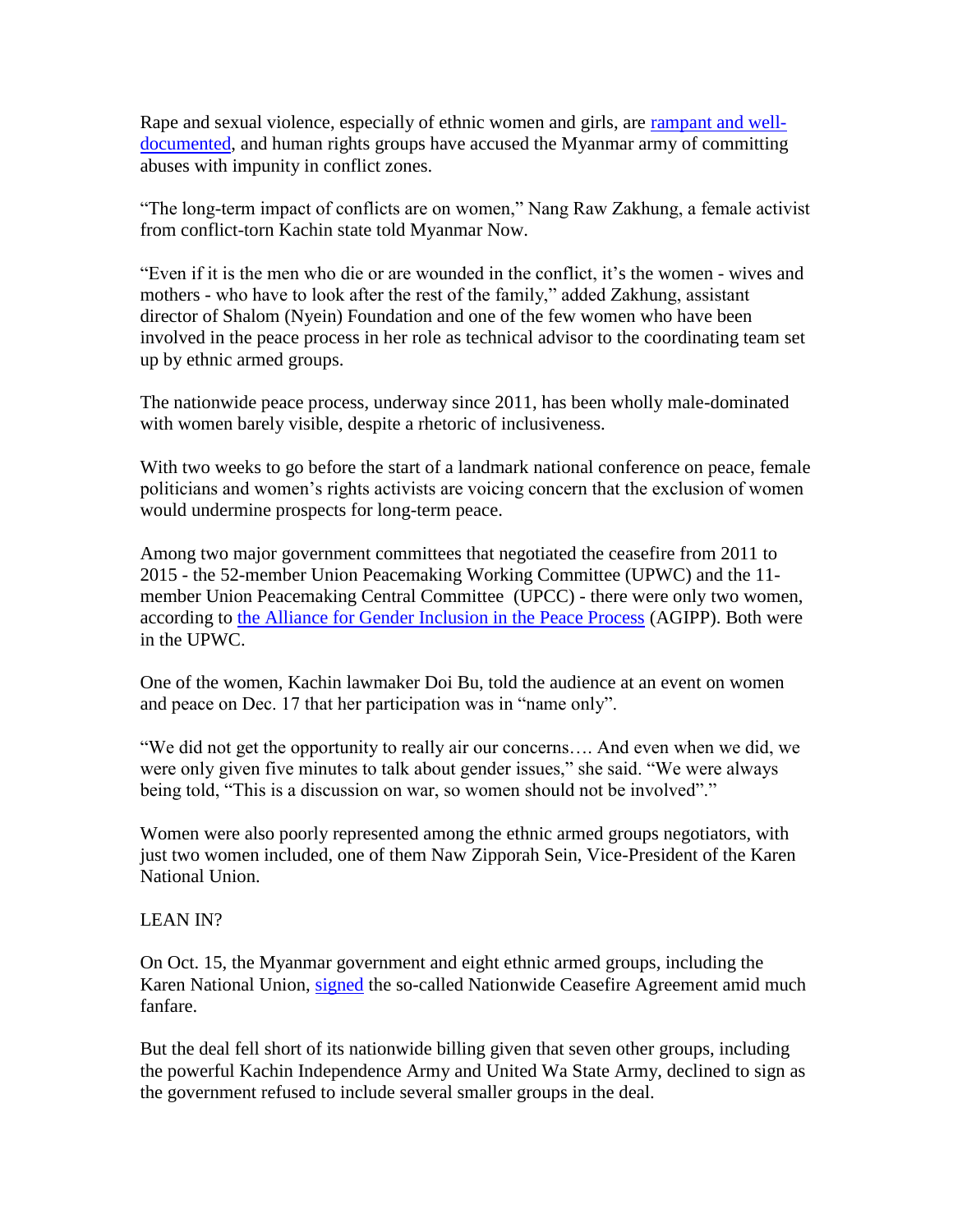The three new committees set up to implement the NCA and continue the peace process has a grand total of three women out of 96 confirmed members, said AGIPP.

One represents a political party and two are from ethnic armed groups. None are from the government.

Myanmar's peace agreement would be fairer and more sustainable with women's participation, said Nan Nan Nwe, general secretary (2) of the Pa-O National Liberation Organisation, one of the signatories of the NCA.

Yet attempts to adopt a gender quota into the nationwide ceasefire talks failed. Currently, the agreement only says there should be "a reasonable number" of women representatives.

Such vague and subjective wording offers no guarantees for women's meaningful participation in the peace processes and contravenes Myanmar's obligations under international laws, say women's rights groups.

"As we are the ones who suffer the consequences of it, we are also the ones who wrack our brains to think about achieving peace. That's why women's strengths, views and approval should be sought," Zakhung said at the Dec. 17 event organised by the Swedish embassy and AGIPP.

The lack of women at the negotiating table is symptomatic of entrenched patriarchal attitudes in Myanmar. Despite the popularity of Aung San Suu Kyi, who led her National League for Democracy to a landslide victory in the Nov. 8 elections, the country remains socially conservative, with relatively few women in leadership roles.

## PEACE CONFERENCE

[The President's Office](http://www.president-office.gov.mm/?q=briefing-room/news/2015/12/21/id-10141) [announced](http://issuu.com/gnlm7/docs/19_dec_15_gnlm) last week that the Union Peace Conference will be held on Jan. 12, 2016. It will be attended by 700 delegates from the government, parliament, military, political parties, ethnic armed groups, ethnic leaders and other "appropriate" individuals, according to media reports.

Some have [questioned](http://www.myanmar-now.org/news/i/?id=69565a50-1204-4276-83b2-a1d486d14b84) the speed and manner in which the outgoing administration is pushing through the peace process, but the key issue for women's rights activists is how many women will be invited to attend.

They worry that if women are poorly represented in the conference, it could set a standard and make it harder for women to participate in the future.

"We are concerned because the date of the conference is getting close. If anyone asks, we tell them there are these competent women, but then they always say, 'Would they really want to do it? Can they give time?' It's like they're looking for excuses," said Zakhung.